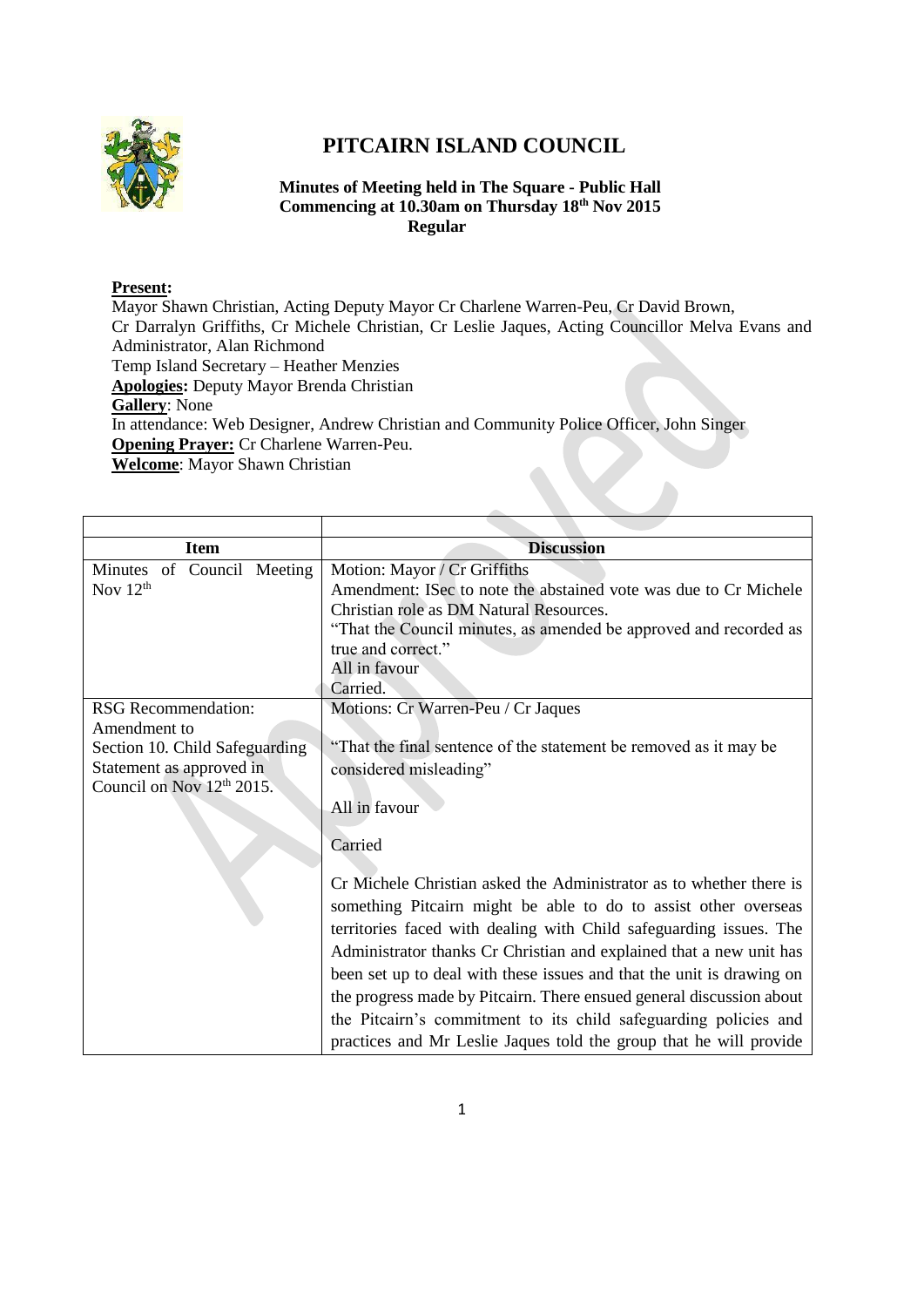|                                                                                                                  | Council with his draft intervention for the JMC, on Child<br>Safeguarding on Pitcairn, next week for Council's input.                                                                                                                                                                                                                                                                                                                                                                                                                                                                                                                                                                                                                                                                   |
|------------------------------------------------------------------------------------------------------------------|-----------------------------------------------------------------------------------------------------------------------------------------------------------------------------------------------------------------------------------------------------------------------------------------------------------------------------------------------------------------------------------------------------------------------------------------------------------------------------------------------------------------------------------------------------------------------------------------------------------------------------------------------------------------------------------------------------------------------------------------------------------------------------------------|
| Family<br>Community<br>and<br>Advisor's letter to Council in<br>support of a Pensions review for<br>the elderly/ | Cr Jaques shared that the FCA has recently undertaken a review of<br>senior citizens well-being and has written a letter to Council in<br>support of senior citizens' pension increases.                                                                                                                                                                                                                                                                                                                                                                                                                                                                                                                                                                                                |
|                                                                                                                  | The Mayor added that pensioners who live with family often feel<br>obligated to work/produce curio and go out to cruise ships in order to<br>make extra money for themselves and family, given that their<br>pensions low. This put Pitcairn's elderly at real risk and has serious<br>health and safety implications for Pitcairn's elderly care.                                                                                                                                                                                                                                                                                                                                                                                                                                      |
|                                                                                                                  | The Administrator added that Cr Jaques is in a good position take this<br>conversation to the JMC. However, he added that whilst the concept<br>of subsidising costs for the elderly is worthy it is unlikely HMG will<br>fund pension increases. Further, he said that not all pensioners were<br>financially disadvantaged or struggling to make ends meet. Though<br>one of two of them may need a little help from time to time DFID will<br>be disinclined to subsidise pension increases. He said Council should<br>think 'outside the box' if it wished to increase pensions for the elderly.<br>He said setting up voluntary contributions from money made on cruise<br>ships or the broader community donating money to a community fund<br>as examples of what might be done. |
|                                                                                                                  | Cr Jaques acknowledged the administrator's position and said that<br>FCA letter did not have to be used and that the collective position of<br>the Overseas Territory group was not to request subsidies as such but<br>rather to request increased pensions. The lowest amount paid to a NZ<br>pensioner is NZ\$1,400 whereby the lowest amount paid to a Pitcairn<br>pensioner is NZ\$380.00. Also, Pitcairn Pensions are<br>not<br>transportable. A senior citizen who leave Pitcairn will lose their<br>pension after 6 months. He went on to say that other OTs will be lobby<br>the Minister to 'up rate',<br>OT citizen's pensions. This entails application of a formula based on<br>the CPI and inflation.                                                                     |
|                                                                                                                  | The Administrator said it is misleading to compare NZ pensions to<br>Pitcairn pensions particularly because Pitcairners do not pay tax. Cr<br>Jaques responded that there is counter argument to this point in that<br>the UK tax threshold is £11,000.                                                                                                                                                                                                                                                                                                                                                                                                                                                                                                                                 |
|                                                                                                                  | Most Pitcairners would be more than happy to pay tax should if they<br>could earn £11,000.<br>The Mayor said that this discussion will be added to the 2016 Council<br>workshop agenda. Cr Jacques will draft the discussion paper for the<br>JMC and submit it to Council for approval prior to delivery.<br><b>ACTION:</b>                                                                                                                                                                                                                                                                                                                                                                                                                                                            |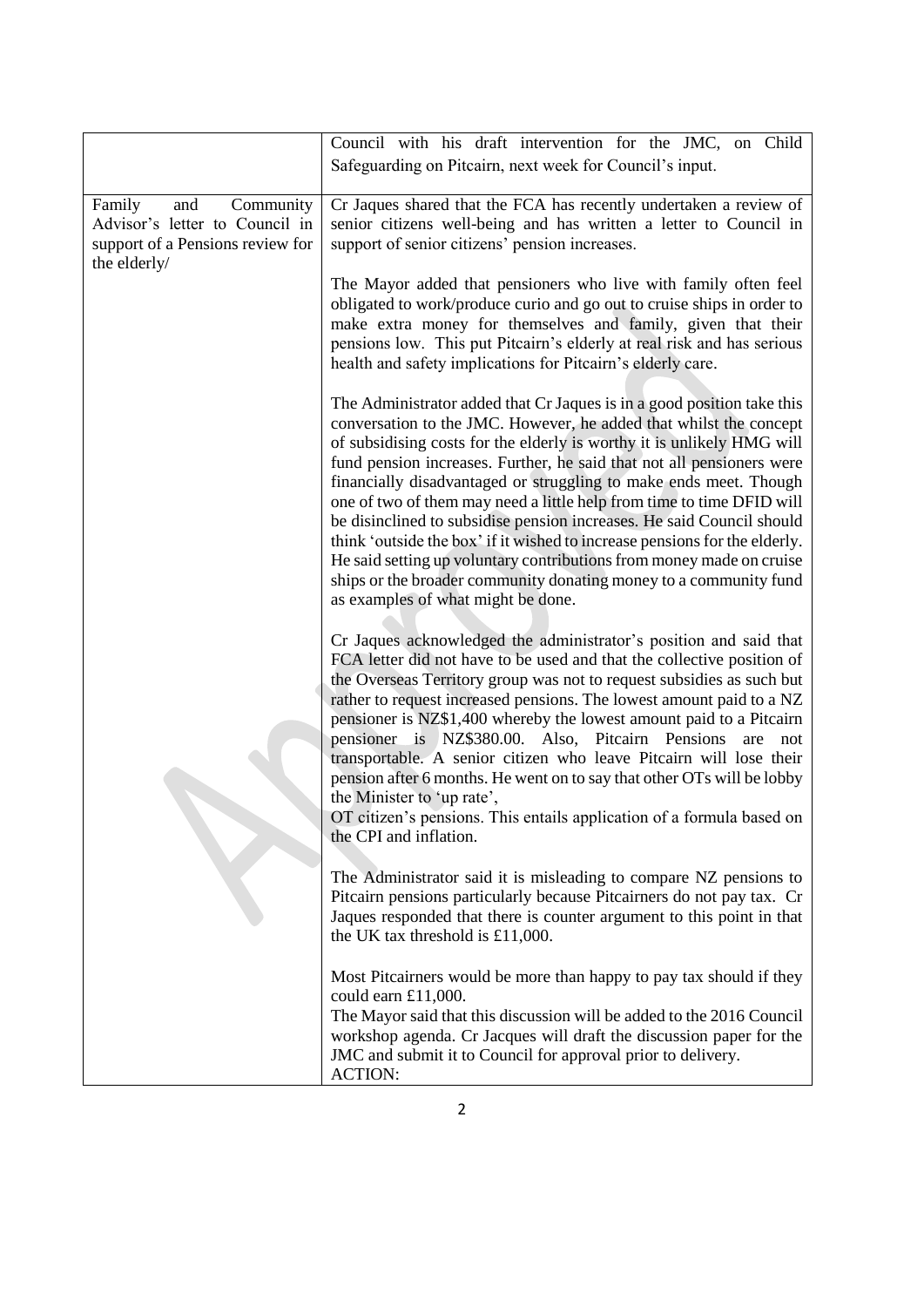|                                       | Cr Jaques will report back after JMC and DFID meeting                                                        |
|---------------------------------------|--------------------------------------------------------------------------------------------------------------|
| Cultural Advisor - Memo to            | Motion: Cr Griffiths                                                                                         |
| Council                               | "That Council agrees to add the following statement to the education                                         |
|                                       | section of general background, on page 8, of the Strategic                                                   |
|                                       | Development Plan                                                                                             |
|                                       |                                                                                                              |
|                                       | "Pitcairn recognizes its unique Polynesian and Bounty history and                                            |
|                                       | heritage and must do everything it can to preserve this legacy for                                           |
|                                       | future generations. Culture and Pitkern language forms an important                                          |
|                                       | part of the school curriculum."                                                                              |
|                                       |                                                                                                              |
|                                       | Council also agreed to add the following statement, under the                                                |
|                                       | heading of Economic Development, point 5, to note the importance                                             |
|                                       | of preserving the oral history of Pitcairn.                                                                  |
|                                       |                                                                                                              |
|                                       | "and preserving the Pitkern language". All in Favour                                                         |
|                                       |                                                                                                              |
|                                       | Carried                                                                                                      |
| Acknowledgements                      | The Mayor congratulated those Councillors who have been re-elected<br>and welcomed new councillor Lea Brown. |
| Allocating tasks and titles to        | It was agreed that tasks allocated to particular councillors, as required                                    |
| Councillors                           | and from time to time, will be noted and known as Advisory roles to                                          |
|                                       | Council.                                                                                                     |
| <b>Active Settlement Applications</b> | The Mayor advised that Mr Mekat's application was still with the                                             |
|                                       | Deputy Governor and in process.                                                                              |
|                                       | Marcus & Nadine Haupt's applications were progressing. They have                                             |
|                                       | had a skype meeting with the Deputy Governor.                                                                |
|                                       | ACTION: The Administrator will ask the Deputy Governor for an                                                |
|                                       | update on both applications.                                                                                 |
|                                       |                                                                                                              |
| <b>General Business</b>               |                                                                                                              |
| <b>JMC</b>                            | Cr Jaques - Email for Leslie Reid conveying that Deputy Governor                                             |
|                                       | and he will be meeting with DIFD. Cr Jaques asked the Mayor and                                              |
|                                       | Administrator whether DFIDs annual review has been sent to the                                               |
|                                       | island.                                                                                                      |
|                                       | ACTION: The Mayor will look into this and provide Councillor                                                 |
| <b>MAP</b>                            | Jaques with the report.<br>The Administrator shared a letter from the Minister of Overseas                   |
|                                       | Territories to Sukey Cameron, Chairman of the Overseas Territories                                           |
|                                       | Association,<br>which outlined the manifesto commitment to                                                   |
|                                       | establishing a blue belt around the UK's 14 overseas territories. The                                        |
|                                       | Blue Belt policy will follow a two track process. One being the focus                                        |
|                                       | on Pitcairn Island and Ascension, as specifically highlighted in the                                         |
|                                       | manifesto, warranting the highest projection, and the other looking at                                       |
|                                       | all the other overseas territories with the intention that each consider                                     |
|                                       | designating at least some percentage of their marine zones as highly                                         |
|                                       | protected.                                                                                                   |